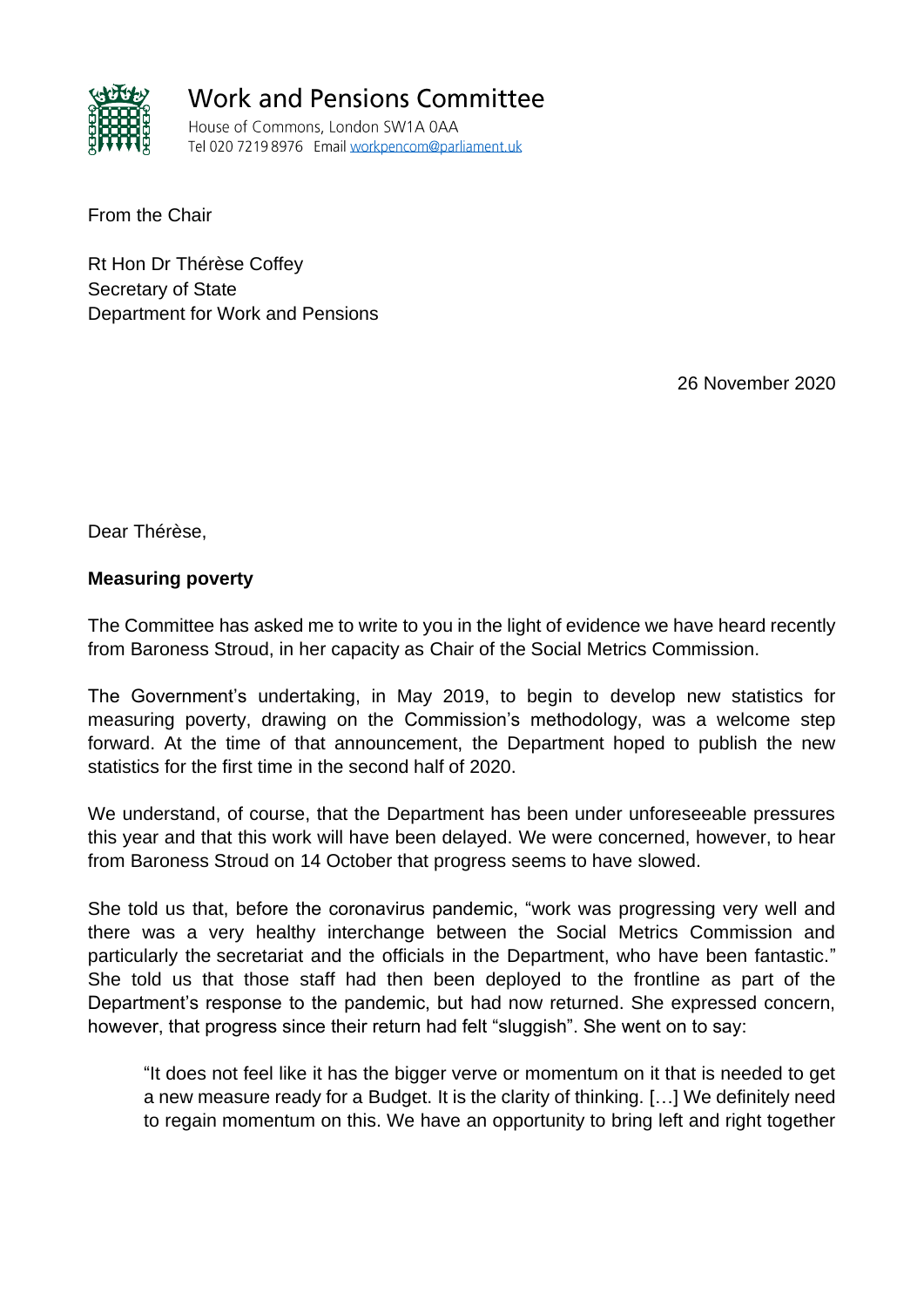around this measure. We may then go on to debate strategy or whatever, but let us at least take this moment to agree how we are going to measure poverty."<sup>1</sup>

More recently, in evidence on 18 November, Baroness Stroud told us in the starkest possible terms that:

"What is interesting is that we are having this current debate around poverty and income levels and there is, to date, no agreement as to what actually is poverty. There is no agreement around what a minimum income standard should be. We do not know what level our benefit system is even trying to hit. It has completely lost any link with poverty or income. There is no strategy for tackling poverty, so we are making these stabs in the dark. There is no dashboard of data saying, "We have a problem over here. We do not have a problem over here".

My big concern is this: we are walking through a major pandemic in the dark and we are making Government decisions, some of which are very good, but they are in the dark. We really, really need to decide on what we as a society believe is poverty. We need to measure it; we need to track with it and use it as an early warning system to prevent vulnerable people from being hit. It is a serious matter that we are going into Budgets and Spending Reviews and we are spending £200 billion, but we have no sense at all as to the impact on poverty. That is concerning."<sup>2</sup>

In the light of this evidence, we would be grateful for your answers to the following questions:

- **1. What steps are you taking to ensure that meaningful progress is made on developing a measure of poverty that could underpin Government policy and strategy, in the way described by Baroness Stroud?**
- **2. When do you now expect the first experimental statistics developed using the Social Metrics Commission's methodology to be published?**
- **3. Beyond the publication of the initial statistics, what plans do you have for further work to embed this methodology in Government decision-making?**

Our predecessor Committee recommended that the Government should adopt the Social Metrics Commission's metric as its official, central measure of poverty. In response, the Government noted that the SMC's measure was a work in progress and said that:

"The purpose of further work on new experimental statistics on poverty is to get them to the stage where they are of sufficient quality to be assessed for National Statistics status. At that point the Government will then assess whether to adopt this measure as an additional or sole statutory measure of poverty."

 $1$  [Q15](https://committees.parliament.uk/oralevidence/1046/html/) <sup>2</sup> [Q286](https://committees.parliament.uk/oralevidence/1243/pdf/)